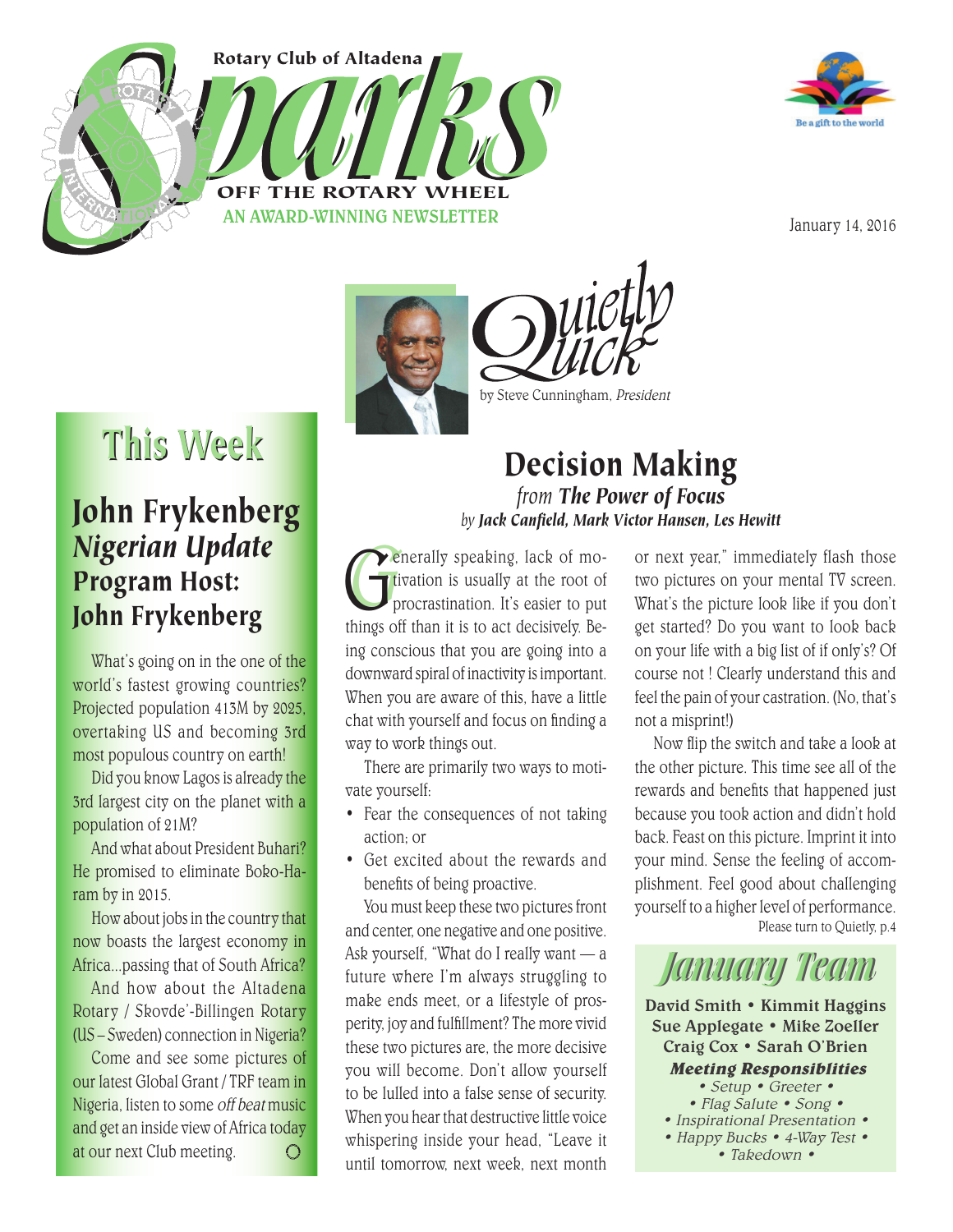# Program Review

## Mid-Year Club Assembly



ast Thursday<br>(January 07),<br>The Altadena  $L_f^d$  $(January 07)$ , The Altadena Rotary, met at the Boy Scout headquar-

ters for the mid year Club Assembly.

President Quick started the meeting with his vision of his groups of 5. He started off by stating that these groups are what

| <b>Sparks</b> is published 48 weeks a year and is the |  |
|-------------------------------------------------------|--|
| official publication of the Rotary Club of Altadena.  |  |
| The deadline for submission of articles is Friday at  |  |
| 6p to current editor email, fax, or delivery.         |  |
| Rotary Club of Altadena - #7183                       |  |
| Chartered: February 14, 1949                          |  |
| P.O. Box 414, Altadena, CA 91003                      |  |
| www.altadenarotary.com                                |  |
| Meets: Thursday, 12:10p                               |  |
| Altadena Town & Country Club                          |  |
| 2290 Country Club Drive · Altadena, CA                |  |
| 626-794-7163                                          |  |
| Rotary Int. PresRavi Ravindran                        |  |
|                                                       |  |
| Officers                                              |  |
| Steve Cunningham, Pres.  Bus. 626-786-1937            |  |
| Charles Wilson, Pres. Elec Bus. 626-351-8815          |  |
| Hal Yorke, V. Pres.  Bus. 626-577-9800                |  |
| Steve Kerekes, Sec. Bus. 626-796-5000                 |  |
| Mike Noll, TreaBus. 626-683-0515                      |  |
| <b>Directors</b>                                      |  |
| Tom McCurry . Mike Noll                               |  |
| Steve Cunningham · John Casci                         |  |
| Hal Yorke . Gary Clark . Charles Wilson               |  |
| Chairmen                                              |  |
|                                                       |  |
|                                                       |  |
|                                                       |  |
| Jacque Foreman  Public Awareness                      |  |
| Jacque Foreman Acting Publicity                       |  |
| Jacque Foreman  Sparks/Website                        |  |
|                                                       |  |
|                                                       |  |
|                                                       |  |
| John Frykenberg International                         |  |
| Tony Hill  Youth Contests/Awards                      |  |
|                                                       |  |
| Tom McCurryAsst. Vocational                           |  |
|                                                       |  |
| Editor, Design & Typesetting Foreman Graphics         |  |
|                                                       |  |
|                                                       |  |



smartest groups ever around". These groups create oppurtunity for people to come together and colaborate and create

great ideas. President Quick added that "when smart individuals come together they create power." The purpose of the groups is for five (5) people to come together, get to know each other, and have fun. The purpose is to create service beyond self. President Quick added that the ideas created, when the groups come together, expand the imagination. When the ideas are created, Altadena Rotary has the resources to back the ideas. President Quick stated that he would like every group to come up with at least 2 brilliant ideas. Out of those ideas, create 1 idea, and put into action. These ideas "will have an impact on our community".

The next to speak was Jacque Foreman, and the plans for the website. Jacque spoke of her plans for the Archives, Sparks (one of — if not the best — newsletters in the district), rememberence (consisting of birthday anniversary cards), and publicity

| January<br>Rotary Awareness             |
|-----------------------------------------|
| Program Chair, John Frykenberg          |
| January 14 - John Frykenberg - His most |
| recent trip to Nigeria                  |
| January 21 - To be Announced            |
| January 28 - To be Announced            |

(which consists of the Facebook page).



John Fr ykenberg came up front to speak about the international affairs of Altadena Rotary. He spoke of his trip to Nigeria, where courses

Please turn to Program, p.3 were taught to 1,700 students among four campuses. He told us while his group was on the plane to Nigeria, a leader had died, and students were protesting. The University was then closed due to the protests. Frykenberg, et al had to then find another school, but this was at a time when the region was covered by great sandstorms. He stated that they found another school and were very successful. He also spoke about his travels in Legos, where a prominent Muslim businessman accompanied them. They were protected by the businessman, and were successful in their travels. Frykenberg stated he has made nine trips to Nigeria, in the last nine

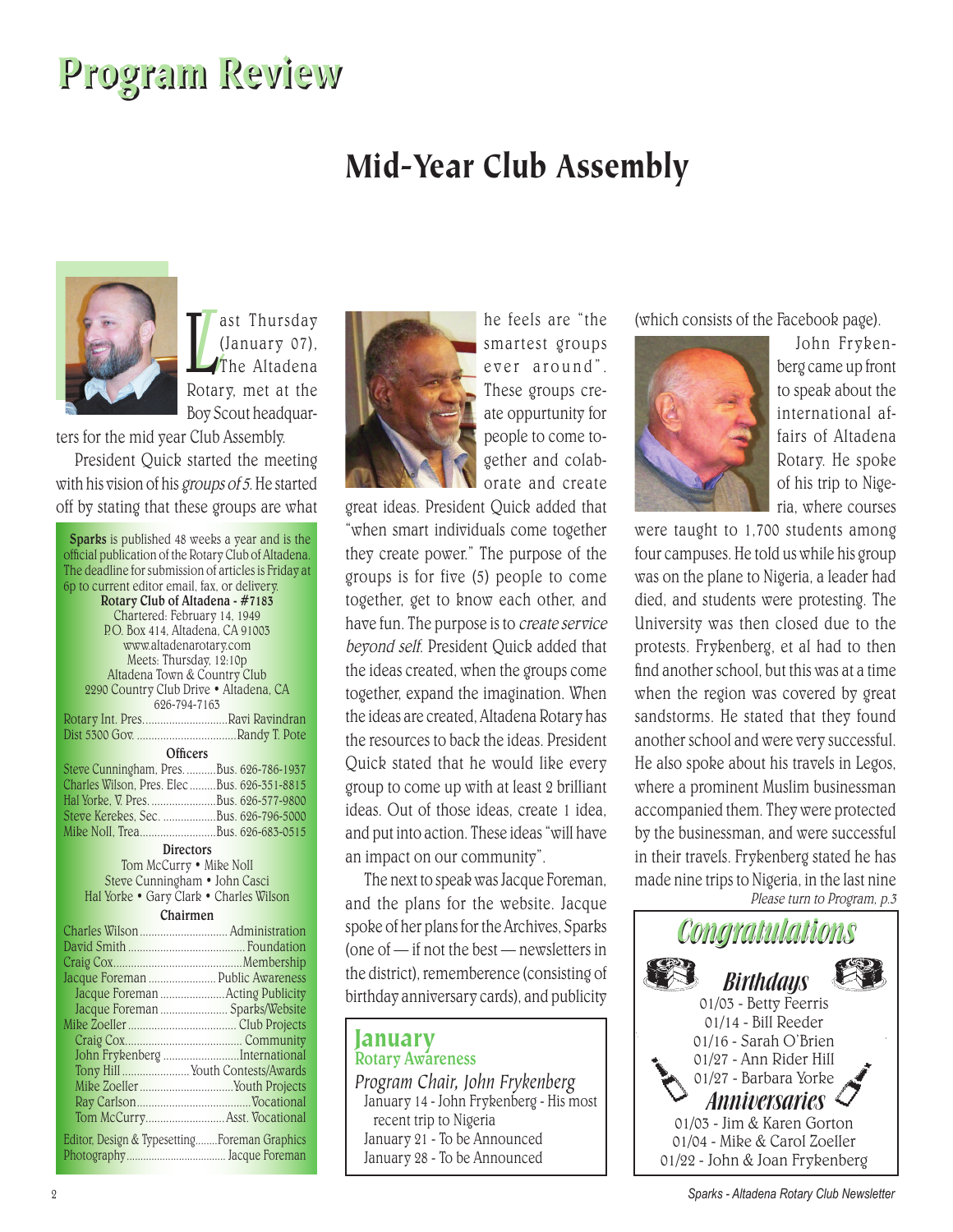

by Tony Hill, one of our Youth Services Co-Chairs

### Rotary Youth Programs



The time has come once again in our Rotary year to begin planning for

the RYLA program. For newer members, RYLA stands for Rotary Youth Leadership Awards. It is a program run by our Rotary District 5300 in which different Clubs throughout the District sponsor high school juniors — who have demonstrated leadership potential — to attend a weekend leadership camp.

This Rotary year the camp will be held at Thousand Pines Camp in the local mountains in Crestline, California from Friday April 15, 2016 through Sunday April 17, 2016. The District hosts a total of approximately 250 high school juniors from throughout the District, an equal number of boys and girls. The District website describes it this way:

**"Rotary Youth Leadership Awards (RYLA) is an intensive, two-and-ahalf-day leadership training program for high school juniors in District** 

**5300 chosen for their leadership potential. In addition to the development of leadership skills, RYLA is meant to develop an understanding of Rotary among youth participants and reinforce and provide recognition for their efforts, accomplishments, skills and potential as leaders. Rotarians serve as facilitators to the students' learning and discovery, as well as role models of Rotary ideals of the Four-Way Test and Service Above Self."**

Each year our Rotary Club of Altadena sponsors four high school juniors from John Muir High School to attend this event, 2 boys and 2 girls. Also we select an additional 4 juniors — another 2 boys and 2 girls — as alternates who may end up being selected to go if any of the primary candidates are unable to attend when the time comes. To assist us in this process, Dr. Nancy Gonzalez Heusser, Ed.D, a long-time student counselor at Muir High School, in consultation with Muir teachers provides us with a pool of eligible Juniors from which to choose. Then, on an afternoon early in the new year, three members of our Altadena Rotary Club volunteer their time to go to Muir and interview these students to select 4 primary candidates and 4 alternates. Because of the high quality of the students in this interview pool, believe me this is a very difficult job.

An additional aspect of RYLA is that the District seeks Rotary volunteers to attend the RYLA camp each year as RYLA Facilitators. For Rotarians this is a one time only opportunity as the District does not allow anyone to be a repeat facilitator. If you ask any of our members who has done this (such as Craig Cox, Tony Hill or Julius Johnson), they will tell you what a great experience this is. If you are interested in volunteering for this job this year or in future years, please talk to one of our members involved with RYLA or you can apply on line at the RYLA section of the District website ("District5300.org").  $\bigcirc$ 

# Program

Continued from p.2



#### Tony Hill and

years.

Mike Zoeller spoke next about Youth activities and Awards. Tony Hill spoke first about the Interact Club.

This is a mini Rotary club, run by students at a local high school, and overseen by Rotarians. The interact club is established at Pasadena High School. Hill spoke of the Interact Symposium, where members of Interact Clubs come together to develop leadership skills. He then spoke about RYLA, where high school juniors at John Muir High School, are chosen to attend a weekend retreat in the mountains, to listen to speakers and develop leadership skills. Two boys and two girls are chosen from an interview process to attend the event. The 4-way test competion was also spoken about. This event is where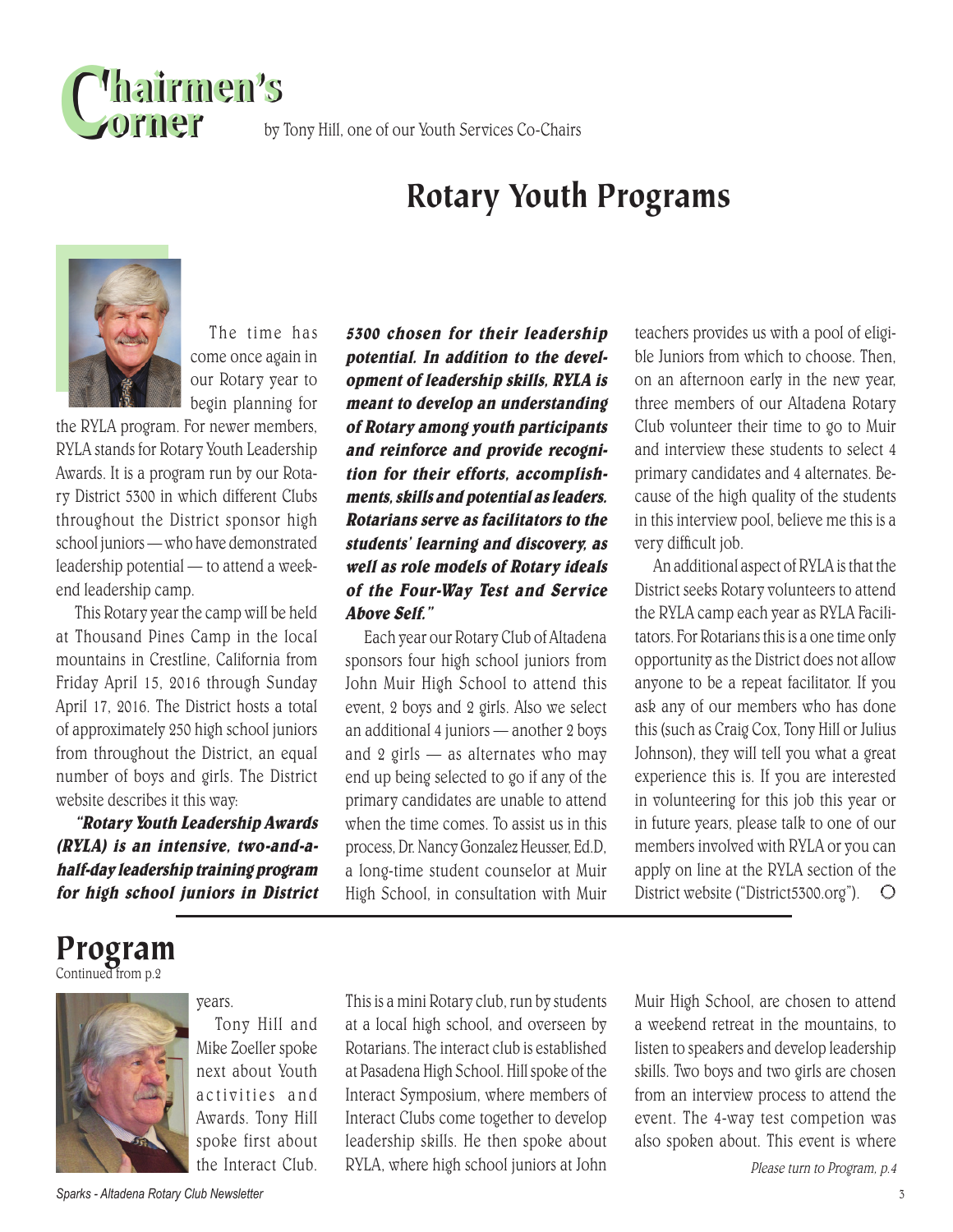Quietly Continued from p. 1

Here's a good example of what we're talking about.

In the mid-1970s, Susan Brooks, a schoolteacher in Florida, enjoyed collecting old family recipes. What attracted her most were the ones for home-baked cookies, so she made lots. Her friends loved these traditional goodies so much that the word spread and cookie production in the Brook's household dramatically increased. It was not too long before she left Florida and moved to Georgia, along with her best friends who soon became partners in their first retail cookie store. In the next four years, thirteen franchises were established and a lot of cookies were sold.

However, in 1981 the cookie bubble abruptly burst, the partnership cratered and so did the integrity of the franchise operation. Susan was left holding an empty "cookie jar, consisting of a few furnishings and two industrial ovens. Says Susan, this was my Cookie University phase — I learned on the front line what it takes to run a business!" This is where many people would quit. But not Susan and her family. Everything they owned was loaded up into two U-Haul trucks. Along with her husband Barry, and two young children, they headed west for a fresh start in Tempe, Arizona.

Learning from the past, Susan made an important strategic decision — this time, instead of retail stores, she decided to create a mail-order catalogue to sell her cookies and other assorted items. From then on she was in the gift business, not the cookie business. This willingness to take decisive action and go in a new direction really paid off. Cookies From Home now operates out of 18,000 square-foot facility, serving corporate and mail-order accounts from coast to coast. The customer base has mushroomed from 3,000

to 75,000. In fact, Susan's cookies have shown up in many interesting places, including Canada, Mexico, England, France and Saudi Arabia.

Susan used decisive action to push through the tough times. She is not in the habit of putting things off just because a few obstacles show up along the way. A favorite picture on her office wall shows a small boat being tossed about in rough sea. The caption underneath reads, "Anyone can hold the helm when the sea is calm."

Susan says the biggest lessons she has learned are; "I know what I don't know, so I surround myself with people who

#### Program Continued from p.3

kids from local high schools compete in a speach contest in which they write their own thoughts about the 4-way test and how it relates to their life or current events. This event takes place in February.



Mike Zoeller spoke about the youth awards, which come together at the end of the year. These awards consist of the: ROTC awards, PCC Veter-

ans awards (where solarships are given to veterans who are attnding PCC), and the Dan Stover music contest.



Crag Cox spoke next about the Projects and Membership. The project committees are organized and rely on the club to implent service to

the community. Membership also relys

do. That allows me to focus on what I do best. Also, I choose to go to work every day." Susan Brooks was determined to see her vision become a reality. Her consistent persistence ensured that she would succeed.

The message is clear; Whether you're working on a small project or a major goal, stick with it so you can celebrate its completion. Make sure you are not one of those frustrated individuals who goes through life with the label, Does Not Complete.

As Jim Rohn so eloquently says, "The pain of discipline weighs ounces whereas the pain of regret weighs tons."  $\bigcirc$ 

on the club to implement. Prospective new members of the club are proposed to the club. A prospective member can come to lunch, up to three (3) times as a guest the club.



Ray Carlson spoke about his passion: Job Creation. Carlson stated that "he loves to proliferate." He spoke about the Boy Scout pro-

gram, where 33 Boy Scouts showed up. He also spoke of a program, where he spoke, to teach Veterans how to start their own business. He also spoke about, and will speak further in the near future with more detail, about the Rotary International Peace Conference. This event is sponsored by six (6) Rotary districts, including the President, and District Governors.

Dave Smith spoke next about the Rotary Foundation. He stated that 2,000